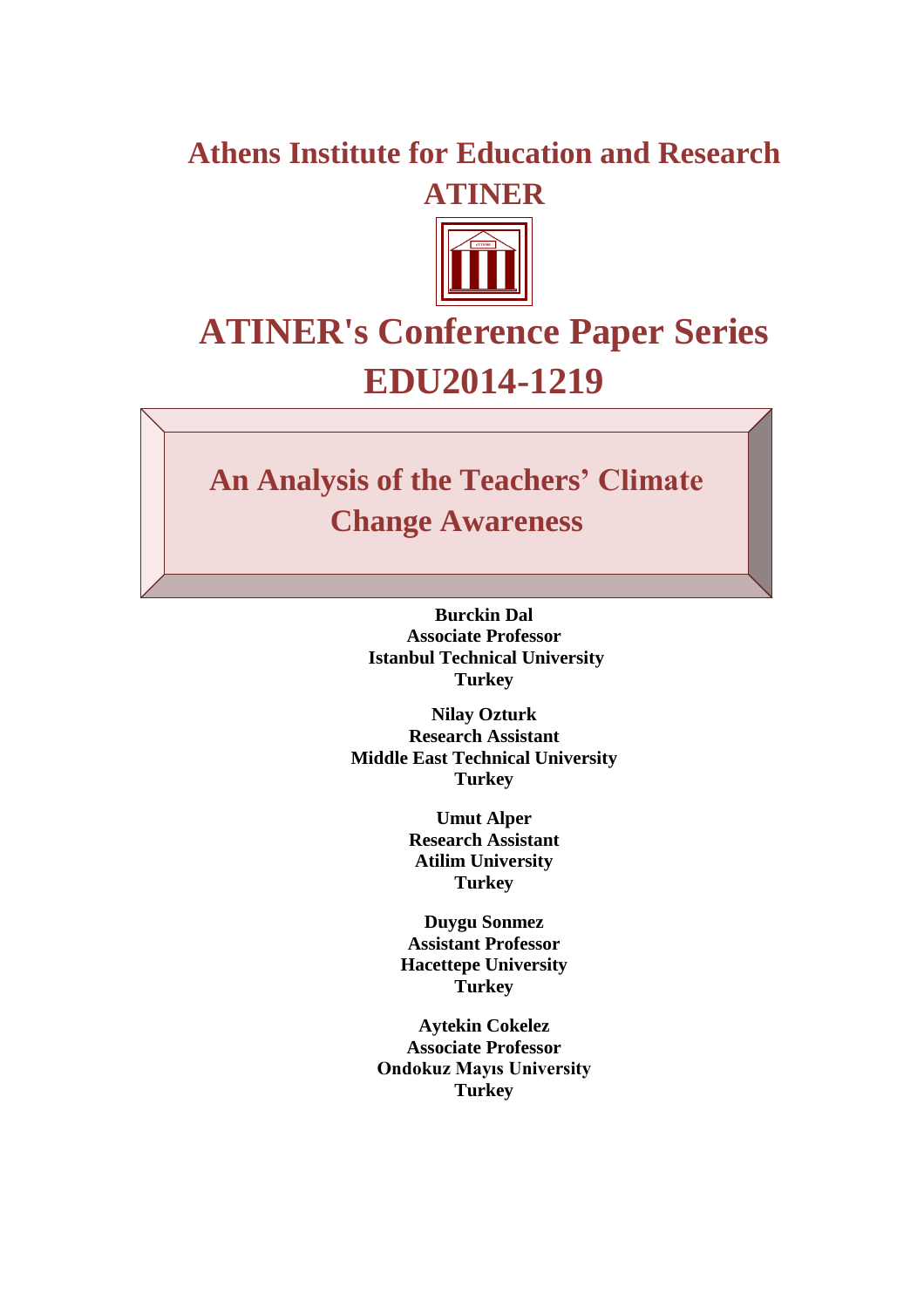## An Introduction to ATINER's Conference Paper Series

ATINER started to publish this conference papers series in 2012. It includes only the papers submitted for publication after they were presented at one of the conferences organized by our Institute every year. The papers published in the series have not been refereed and are published as they were submitted by the author. The series serves two purposes. First, we want to disseminate the information as fast as possible. Second, by doing so, the authors can receive comments useful to revise their papers before they are considered for publication in one of ATINER's books, following our standard procedures of a blind review.

Dr. Gregory T. Papanikos President Athens Institute for Education and Research

This paper should be cited as follows:

**Burckin, D., Ozturk, N., Alper U., Sonmez, D., Cokelez, A.,** (2014) **"An Analysis of the Teachers' Climate Change Awareness",** Athens: ATINER'S Conference Paper Series, No: **EDU2014-1219.**

Athens Institute for Education and Research 8 Valaoritou Street, Kolonaki, 10671 Athens, Greece Tel: + 30 210 3634210 Fax: + 30 210 3634209 Email: info@atiner.gr URL: www.atiner.gr URL Conference Papers Series: www.atiner.gr/papers.htm Printed in Athens, Greece by the Athens Institute for Education and Research. All rights reserved. Reproduction is allowed for non-commercial purposes if the source is fully acknowledged. ISSN: **2241-2891** 5/09/2014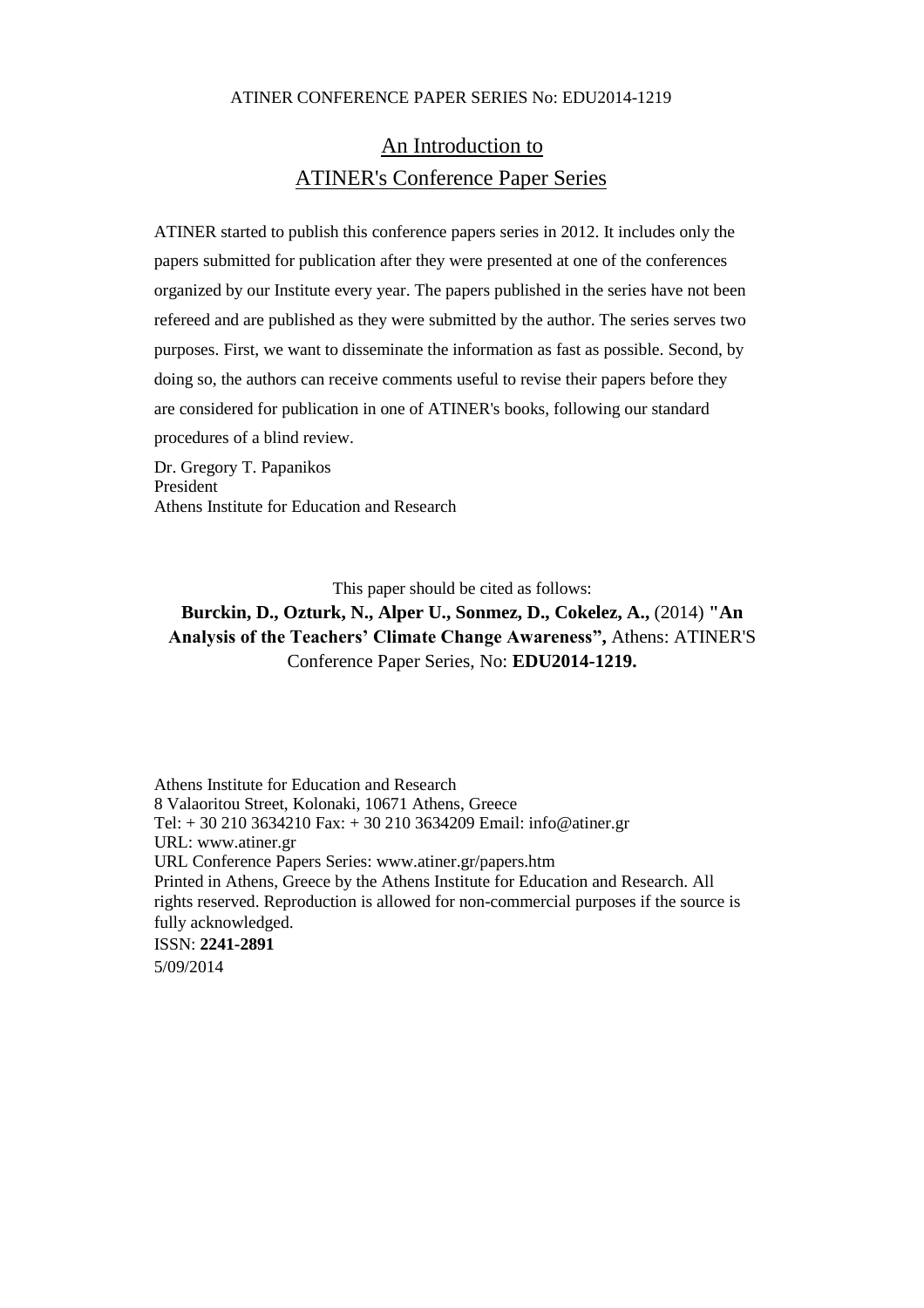## **An Analysis of the Teachers' Climate Change Awareness**

**Burckin Dal Associate Professor Istanbul Technical University Turkey** 

**Nilay Ozturk Research Assistant Middle East Technical University Turkey** 

> **Umut Alper Research Assistant Atilim University Turkey**

**Duygu Sonmez Assistant Professor Hacettepe University Turkey**

**Aytekin Cokelez Associate Professor Ondokuz Mayıs University Turkey**

## **Abstract**

This paper reports a study conducted to investigate social studies and science teachers' awareness on climate change and how the professional development workshop "Awareness and Adaptation to Climate Change" affects teachers' awareness level. For this purpose, a total of 101 teachers from 8 different cities and 4 geographical locations participated in the workshop and took part in the study. For data collection purposes, the Awareness to Climate Change Questionnaire (ACCQ) was used. The analysis revealed no statistical difference among participating teachers' awareness level based on pre-test scores. However, further analysis indicates an increase in awareness on climate change among participating teachers upon completion of the professional development workshops.

**Keywords:** Climate change, Behavior change, Awareness, Science teachers.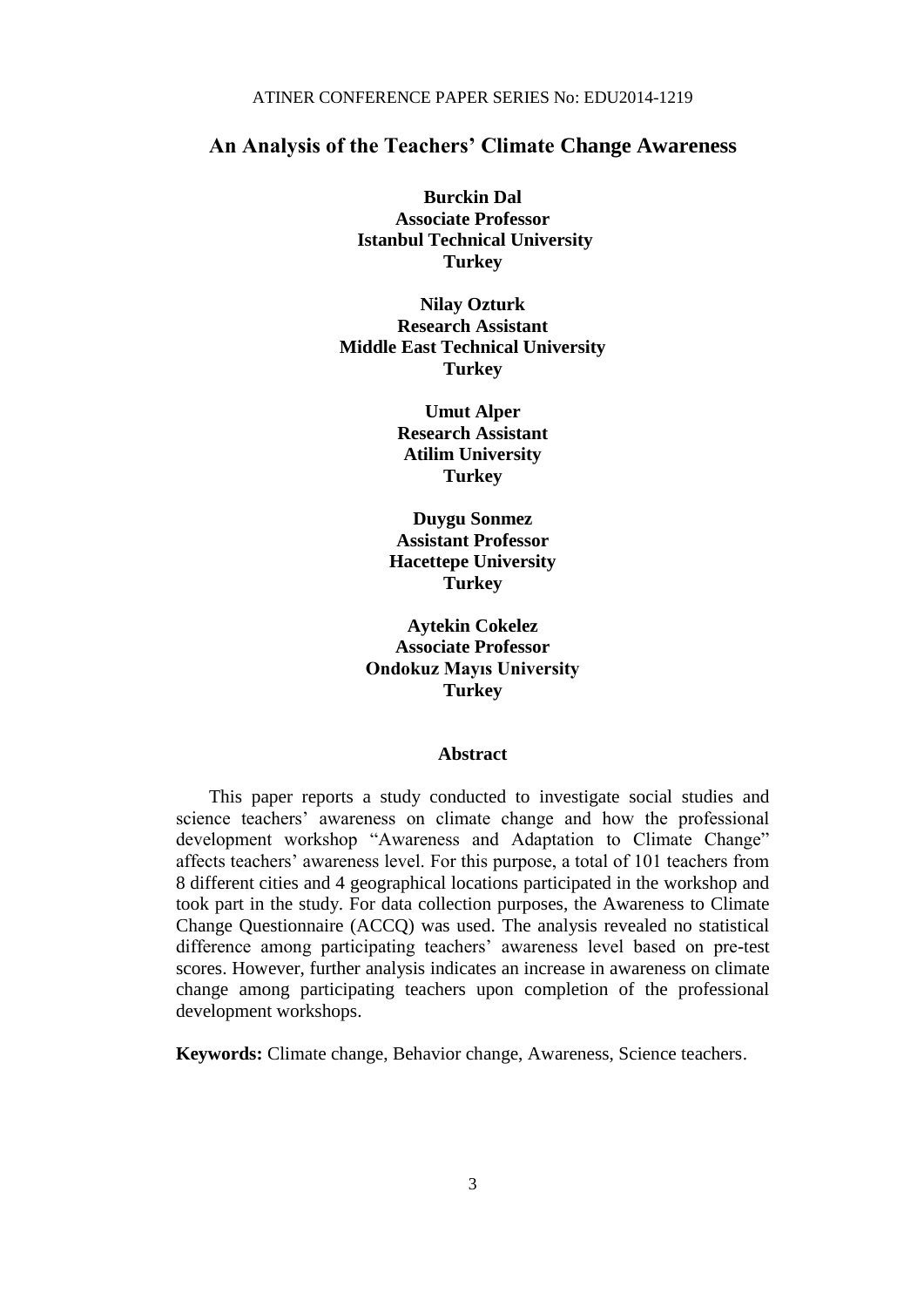## **Introduction**

Climate change has become one of the most serious environmental problems faced in the 21st century threatening public health and food security (Parry, Rosenzweig, Iglesias, & Fischer, 1999). Nonetheless, very few people are aware of the negative effects of climate change. Most of the research on climate change focuses on the public understanding of climate change for the purpose of identifying human perception on the topic. Many scholars have analyzed the issue of climate change in recognition of public perception (Sampei & Aoyagi-Usui, 2009). Scientific and policy discussions of climate change could lie in roots of improved understanding of public perception. Bord, Fisher and O'Connor stated that "scientists need to know how the public is likely to respond to climate impacts or initiatives since those responses can qualify or amplify these impacts" (1998, p.75). Thus and so, a public awareness is crucial to firstly understand the negative effects of human actions, and secondly to take action for the prevention and adaptation to climate change. Consequently, climate change is a problem demanding a great deal of attention by scientists, policymakers, and the public as well; and for this reason, recently there has been a great interest in public understanding of climate change and in educating pupils, the future citizens, so as to enable them to successfully cope with this threat (Papadimitriou, 2004).

However the term "climate change" is confused with the term "global" warming" (Schuldt, Konrath, & Schwarz, 2011). It is assumed that mass media and teachers have a big role in the confusion of this concept. Many scholarly articles focus on the mass media coverage of climate change studying the relation (Segev & Baram-Tsabari, 2010). Moreover, there are studies on how the media affects public understanding of climate change. Even though there are studies about teachers and climate change issues, there are not many media studies (Savaşçı-Açıkalın & Açıkalın, 2011). This is the situation especially in Turkey. Teachers are the second population influenced, especially when students are in question. Teachers' awareness of climate change might provide teachers with more knowledge about the subject. Manteaw (2012) describes awareness as an action to global issues and sustainable development and, therefore, connects it to education. To achieve that, importance of education, awareness and training is highlighted in changing behavior in the study by Leal, Pace, and Manolas (2008). According to Pruneau, Liboiron, Vrain, Gravel, Bourque, and Langis (2001), climate change is an issue which affects all parts of life and requires education to be considered as a whole without the boundaries of disciplines. For that, studies emphasize the importance of teachers giving high priority on climate change to assure a proper understanding on the content among their students. However, those studies also state that teachers' own knowledge on the content is inadequate to teach it (Fortner, 2001). Additionally, Fortner (2001, p.18) stated that students and some teachers seem unable to recognize environmental issues.

In this study, teachers are examined as a bridge between the education and the students- citizens of future. There is a positive correlation between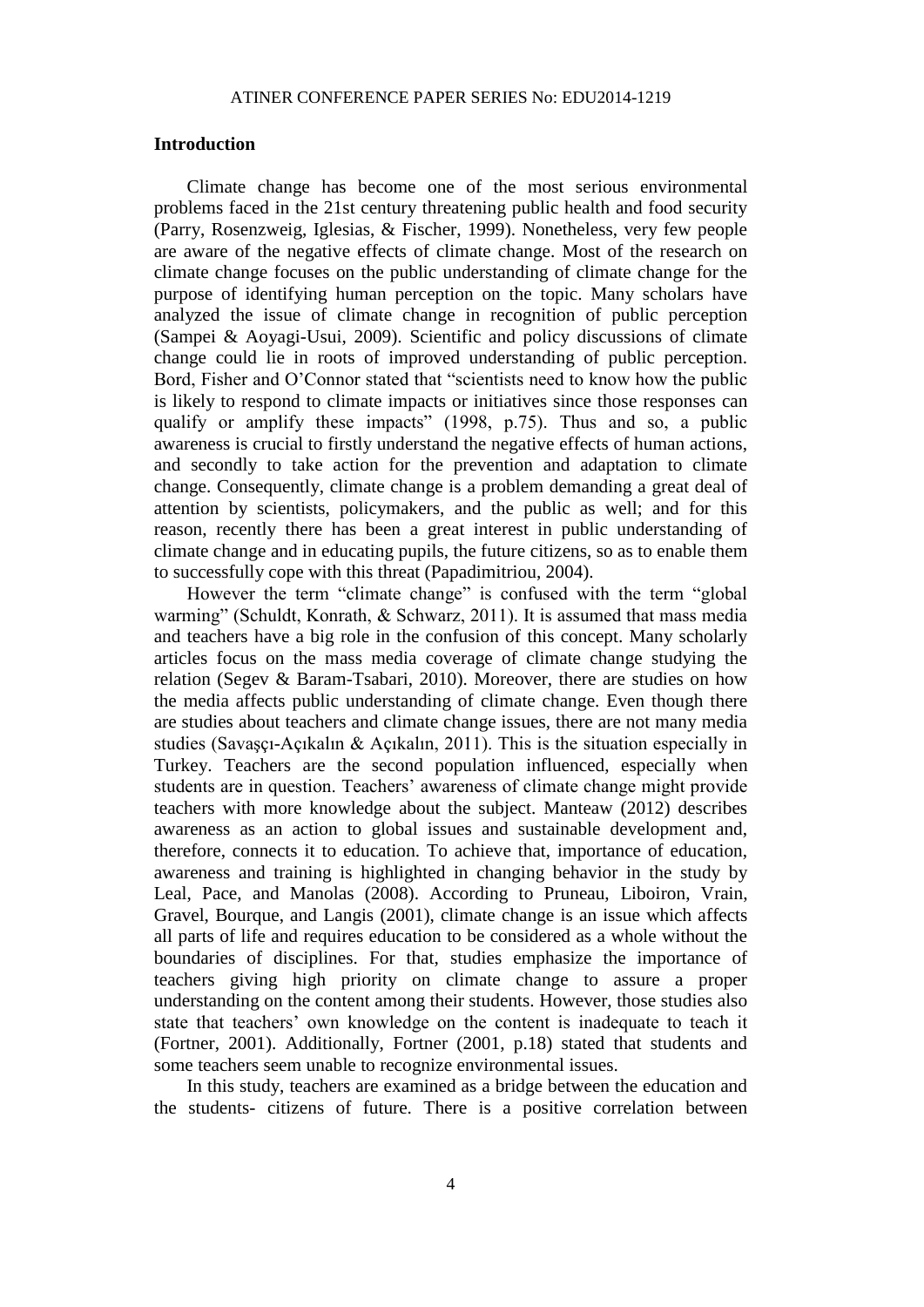teachers' awareness of climate change and their students. The more teachers' awareness of climate change is, the more their students' is. In Turkey, science and social science education curricula includes content closely related with the climate change science issues. That is why teachers from these two content areas were chosen to take part in this study. Climate change awareness of those teachers from different cities of Turkey is surveyed in this research.

## **Background**

Some of these studies focus on common sense in public about climate change (e.g. Whitmarsh, 2009; Schuldt et al., 2011). Moreover, for studies that surveyed the causes of climate change (e.g. Öztürk, 2002; Crowley, 2000; Sağlam, Düzgüneş, & Balık, 2008), the results of these studies have revealed that many people hold misconceptions about the climate change science and are especially confused about the nature, reasons and results of it. Sharma (2012) identifies education as a social solution of developing and understanding the relations between nature and modern societies and developing sustainable actions as responsible citizens.

There are several qualitative and quantitative surveys about mass media coverage of climate change issues. Some of them are about effects of mass media coverage on public understanding climate change (e.g. Antilla, 2008; Gavin, 2009; Lyytimäki & Tapio, 2009). Those studies concluded that the mass media affects public comprehension of climate change. However, a special interest should be paid to teachers and prospective teachers perceptions on the topic due to their role in public understanding. There is a relationship between student learning outcomes and how they are taught which has been a topic of various studies. Based on the outcome of these studies, it is indicated that there is a direct and positive relationship between teachers' effectiveness and students' learning outcomes (Sanders & Rivers, 1996; Westerlund, 2002). Therefore, there has been a special interest in teachers' professional development. This study also takes teachers' role in public understanding, especially on students, into account.

Papadimitriou (2004) studied "student teachers perceptions on aspects of climate change as well as on greenhouse effect and ozone layer depletion" and as the author states, teachers were found to be unaware of the proper actions for the climate change. With the similar findings, Fortner (2001) and Dove (1996) manifested that teachers do not have an adequate knowledge to develop awareness and spread it to others. A similar outcome was also stated in a study conducted in Turkey by Çelikler and Aksan (2011), which showed that teachers' awareness on environmental issues was inadequate. Each of the studies above indicates that teachers have problems with awareness of the Earth system relationships and the impact of human activities on Earth systems. Many researchers argue on the importance of professional development opportunities for teachers, especially on subject matter content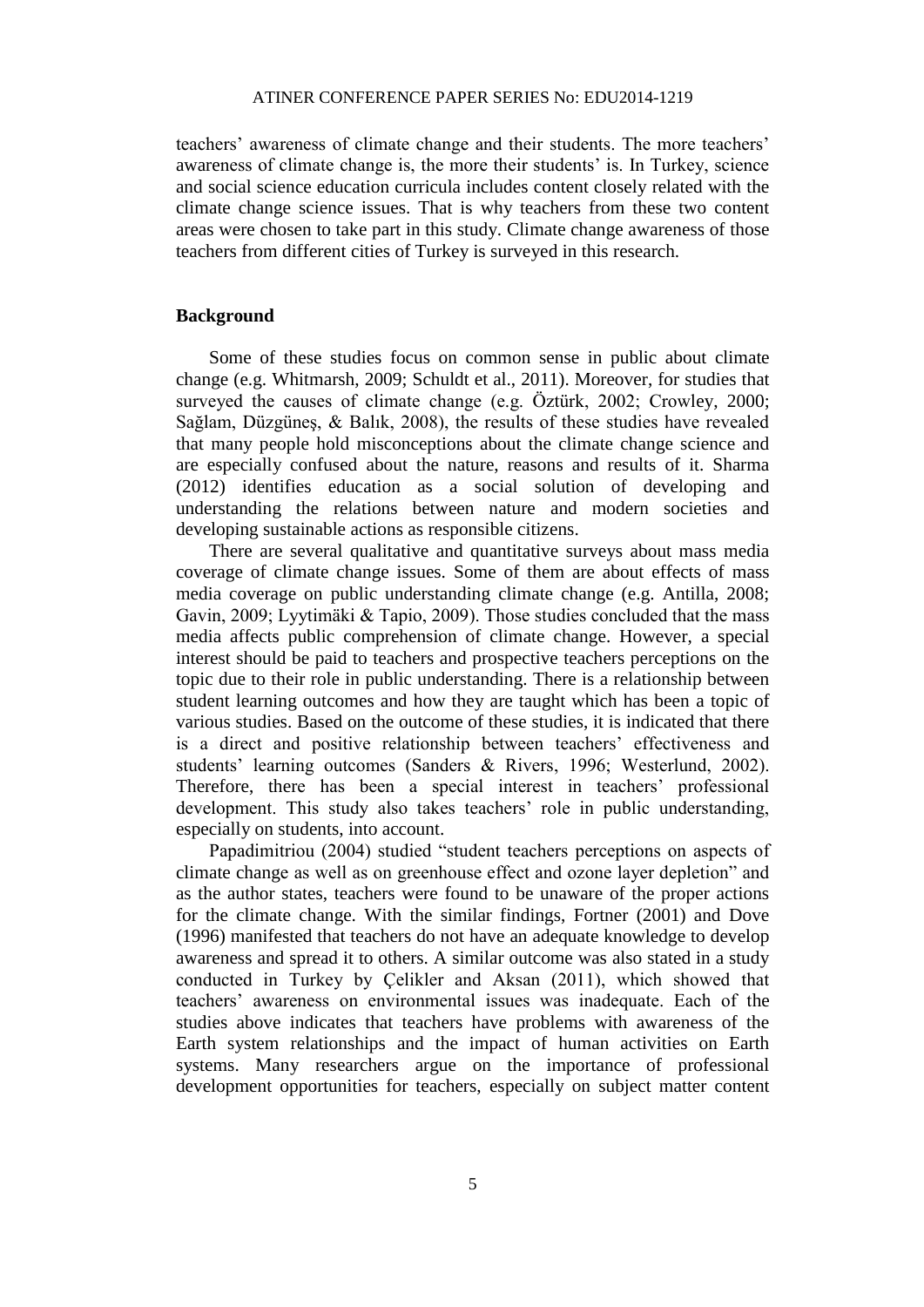knowledge since research addresses lack of content knowledge of teachers as an issue (Garet, Porter, & Desimone, 2001; Kennedy, 1998).

The research reported here focuses on Turkish teachers' understanding of climate change with an aim to provide information that can be useful for the Turkish teachers in planning and organization. As part of the project, 'The Impacts of Climate Change and Raising Awareness about Adapting the Climate Change', study intends to explore teachers' understanding about climate change. However, the impetus of this study is based on the need for valid and reliable instruments to measure knowledge of and attitudes toward climate change so that effective curriculum and instructional implementation can be measured.

The aim of the project "The Impacts of Climate Change and Raising Awareness about Adapting the Climate Change" is to develop national and regional capacity to manage climate change risks at urban, rural and coastal areas of Turkey and to create awareness on impacts and adaptation to the climate change by providing teachers with more information about the issue. The project includes in-service teacher training on Climate Change Adaptation and Awareness through workshops. While the project aims to develop an awareness and understanding on climate change and to raise awareness in creating innovative ideas on how to be environmentally friendly at an individual and social perspective, the purpose of this study is adaptation of an instrument that can be used to investigate individuals understanding and experiences about climate change and investigate teachers' perceptions on the matter.

## *Professional Development Program; "Awareness and Adaptation to Climate Change"*

The professional development program titled "awareness and adaptation to climate change" was designed as a three-day in-service workshop focusing on global climate change. The selected teachers for the workshops were asked to be present on campus one day prior, and introductory activities were conducted to familiarize teachers with the workshop programs as well as faculty members and facilities.

Each day of the workshop was organized around a special theme. The emphasis of the first day of the program was given to ecology, environmental problems that we face mostly in the last century, especially global warming and sustainable development. The theme of the second day was climate change, its impacts and consequences for us and the ways to be followed for adaptation and mitigation. Finally, on the third day the focus was on energy including the subtopics of efficient ways of energy consumption and sustainable energy resources in the world. The workshops were structured around instruction, discussions, hands on activities and field trips. Morning sessions of each day consisted of instructions and discussions directed by academic scholars who are experts on the content. During these sessions, teachers were able to share their ideas and brainstorm on the selected theme and discuss environmental issues.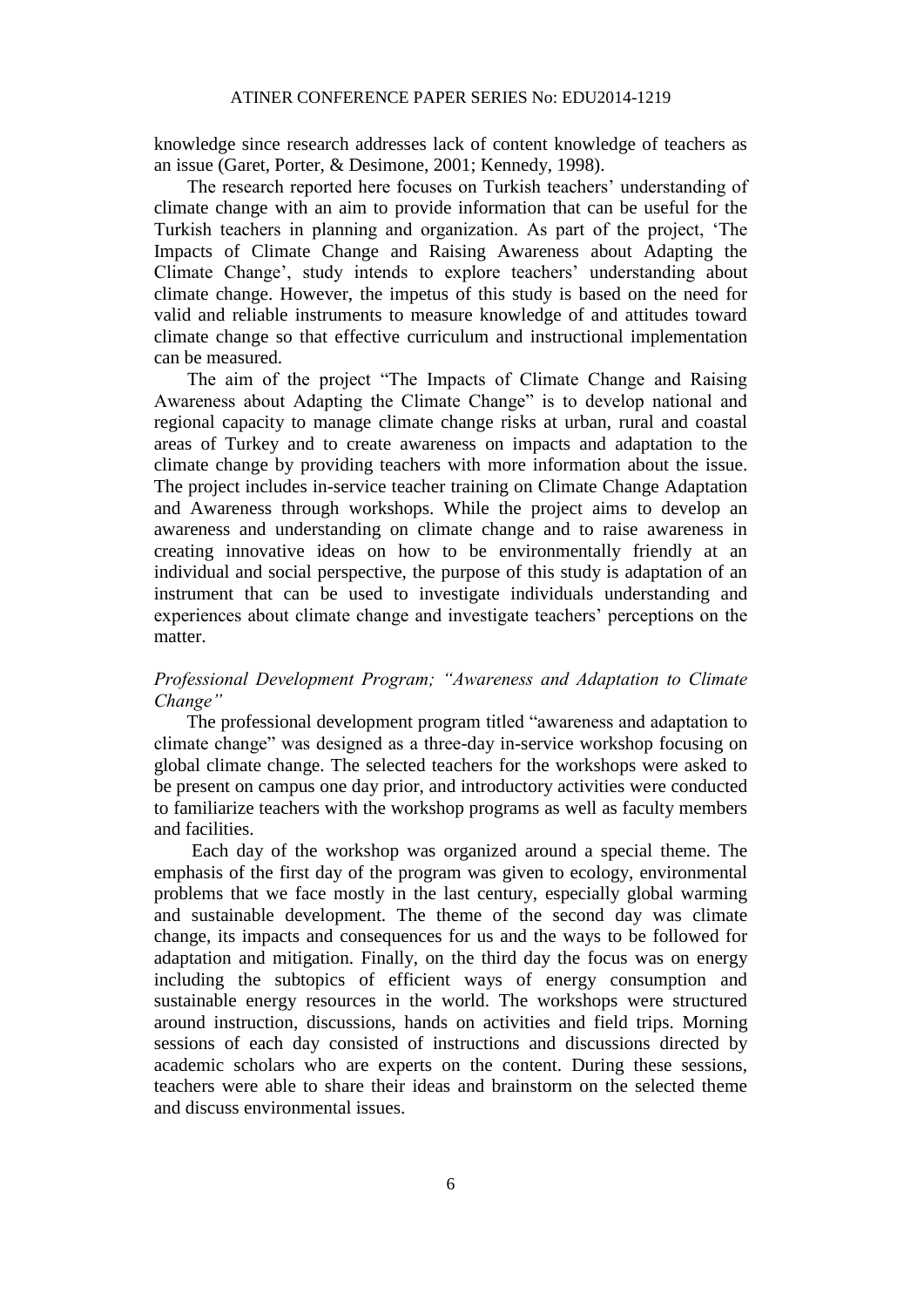The main aim of the afternoon sessions was to provide teachers with firsthand experience with climate change activities, which they can later implement in their own classrooms. The activities were designed on four themes - the effects of waste on climate change and the importance of waste reduction and management; - biodiversity and its importance; - scavenger hunt activity about climate change; and - energy-saving. In addition to the teaching activities, field trips were also included in the workshop program such as the trip to a waste management center, named Izmit Waste and Residue Treatment, Incineration and Recycling Co. Inc. Throughout the field trip, teachers were given information by the experts of the center on how the waste of the whole city is treated and recycled in the process. Benefits of being part of such an experience were twofold for the teachers; first of all, they were able to experience a waste management facility and to learn about how different wastes need to be treated and disposed of for the sake of the environment and the importance of waste management. And secondly, by taking part in a field trip they were able to experience the educational value of field trips as part of a learning process.

Another activity that took place during the workshops was the science show on the carbon cycle. This show integrates science into theater and was a good opportunity to show teachers the value of informal learning environments for effective teaching and learning. The Science show was very attractive for teachers, which also had the potential to encourage them for such cooperation with local groups where they can present their own students with a learning environment that is fun and motivating. The workshop also included a session on developing projects. The purpose of this session was to provide teachers with the necessary tools that they can develop their own projects with their students about environmental problems, especially climate change, and how they can prepare action plans. Each evening of the workshops were dedicated to either a movie or a documentary on global climate change and discussions where teachers got the opportunity to closely interact with other teachers as well as the instructors.

## **Purpose of the Research**

With the consideration of the importance of teachers' role on students' understanding and achievement, this study focuses on teachers' perception of climate change. For this purpose, selected teachers were invited to take part in a professional development opportunity focusing on climate change and its' impact on the environment. The study was conducted with the following research questions in mind: (1) How teachers perceive climate change? (2) Is there a difference between teachers' perceptions on the issue depending on the geographical locations they are selected from? (3) How effective is the professional development program?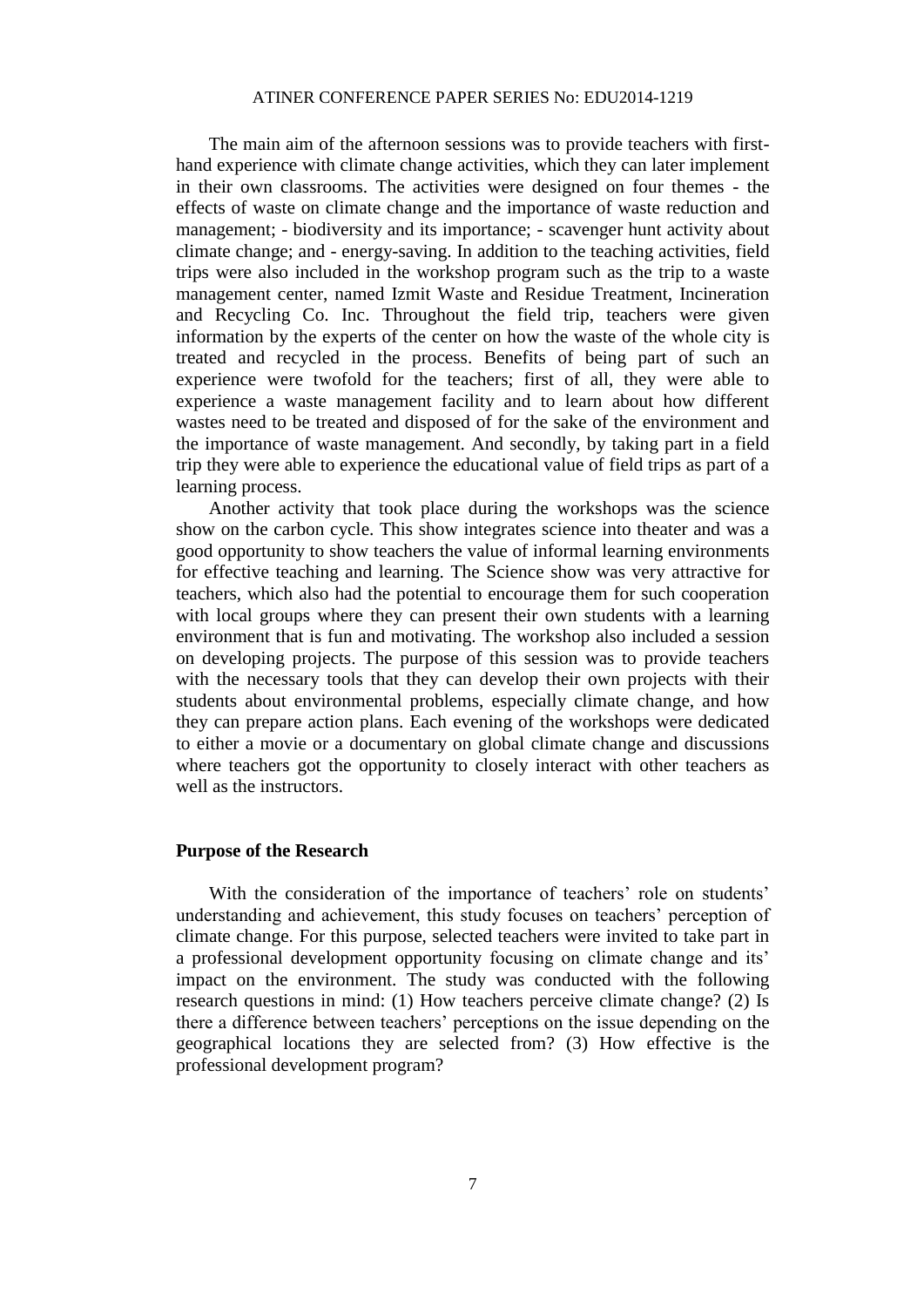Overall, this study's, and thus this project's, aim is to provide teachers with effective professional development programs focusing on climate change and to increase the awareness on issues and adaptation behavior.

## **Methodology**

#### *Sample*

The strategy for the selection of participants was convenient for the sampling. As displayed in Table 1, the present study involved a total of 101 teachers from the four different regions, (Marmara, Aegean, Black Sea and Central Anatolia) and 8 different cities, (Edirne, Bursa, Konya, Kayseri, İzmir, Muğla, Trabzon, Samsun) of Turkey nearly in equal numbers. These geographical regions and cities were selected as pilots. Teachers who teach science education and social sciences education were selected for this study from two different content areas. The reason for choosing teachers from these two disciplines was the education programs of these two content areas. In middle school grade levels, climate change is taught as a part of science and social sciences curriculum.

Among all the participants, more than half of the participants were male and the majority of the teachers had medium or high experience based on their years in teaching. In addition, the majority of the teachers held an undergraduate degree.

In addition to demographics presented in Table 1, teachers were asked whether they attended any training before or worked in a project on climate change or global warming. Unfortunately, more than half of the teachers responded that they never attended any training before nor worked in a project. Hence, for most of the teachers, this training was the first they attended in their professional career.

|                   | Frequency | Percent |
|-------------------|-----------|---------|
| Gender            |           |         |
| Female            | 39        | 38,6    |
| Male              | 62        | 61,4    |
| City              |           |         |
| Edirne-Bursa      | 28        | 27,7    |
| Konya-Kayseri     | 24        | 23,8    |
| İzmir-Muğla       | 26        | 25,7    |
| Trabzon-Samsun    | 23        | 22,8    |
| Teaching area     |           |         |
| Science education | 54        | 53,5    |
| Social sciences   | 47        | 46,5    |
| Experience        |           |         |
| $0-5$             | 12        | 11,9    |
| $6 - 15$          | 48        | 47,5    |
| 16-35             | 40        | 39,6    |

## **Table 1.** *Demographics*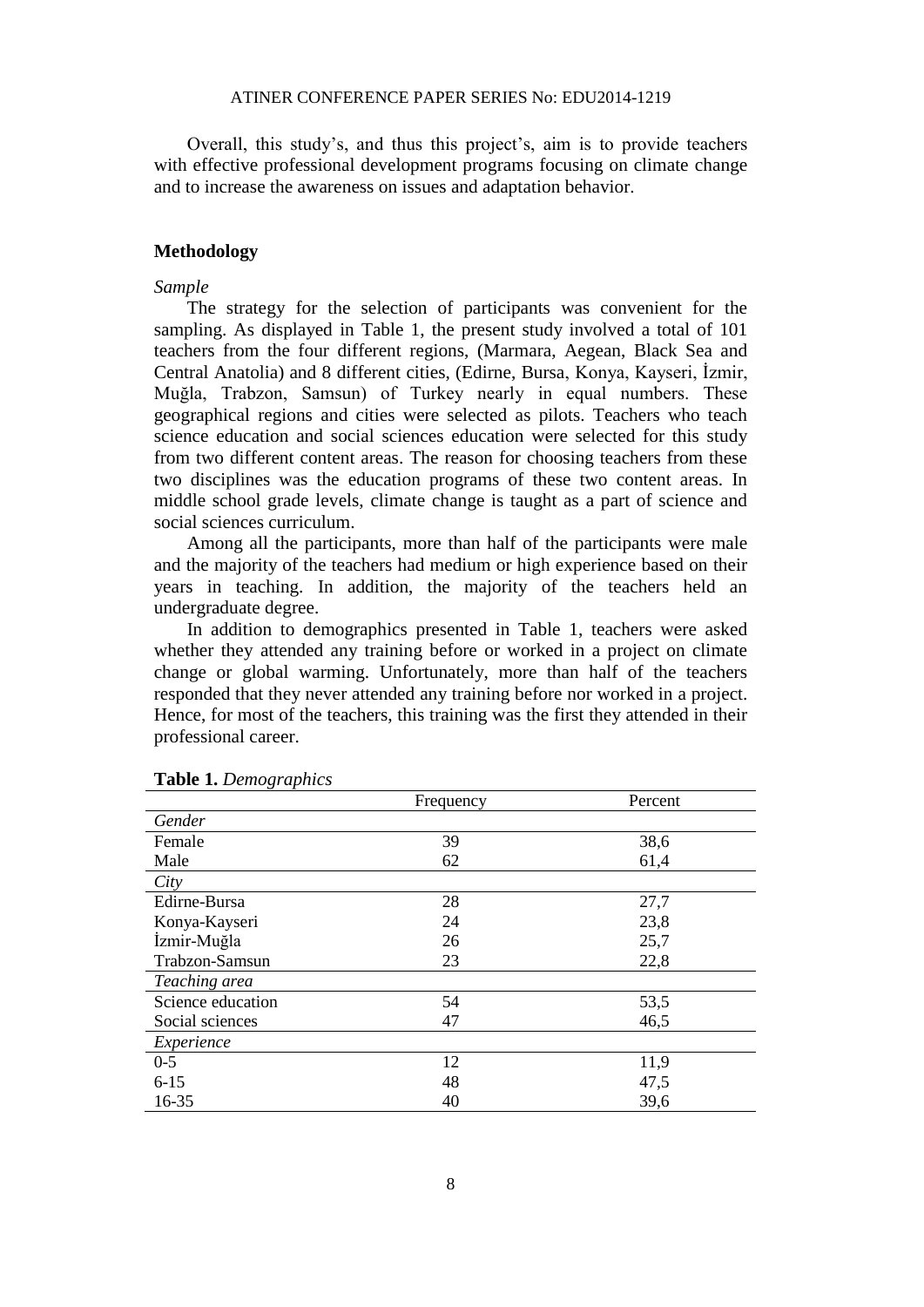| <b>Education</b> level |    |      |  |  |  |
|------------------------|----|------|--|--|--|
| Two-year college       |    | 1,0  |  |  |  |
| <b>BS</b>              | 92 | 91,1 |  |  |  |
| <b>MS</b>              |    | 4,0  |  |  |  |
| Attended any training? |    |      |  |  |  |
| Yes                    | 34 | 33,7 |  |  |  |
| N <sub>o</sub>         | 64 | 63,4 |  |  |  |
| Worked in a project?   |    |      |  |  |  |
| Yes                    | 27 | 26,7 |  |  |  |
| No                     | 69 | 68,3 |  |  |  |
|                        |    |      |  |  |  |

## *Data-Collection Instrument*

The instrument used for the purpose of data collection was titled "Awareness to Climate Change Questionnaire" (ACCQ), which was developed by Halady and Rao in 2010. The questionnaire includes Likert type items where, 1: I'm not aware, 2: I'm somewhat aware, 3: I'm aware, and 4: I'm strongly aware. The Questionnaire measures the awareness level on different aspects of climate change and aims to determine any statistical significance between awareness and behavioral change. The final ACCQ was found to accurately measure whether awareness to the climate change phenomenon leads to significant behavioral change, alleviating the potential and existing threats of the climate change phenomenon (Halady & Rao, 2010).

The ACCQ was comprised of four sections: Reasons and impacts of climate change; awareness of individual initiative; awareness of what industry can do; and propensity for behavioral change. Table 2 presents the sections of the questionnaire. The reported factors under each section were tested by a confirmatory factor analysis for validation among adult participants in Turkish context in a prior adaptation study. During the adaptation study, in order to ensure factorial validity of the scale model, fit indices were examined deeply. In this sense, CMIN/df values were between 2 and 5, Comparative Fit Indexes (CFI) were close to 1, the root mean square error of approximation (RMSEA) values were less than .05, standardized root mean square residuals (SRMR) were found less than .10 for all sections of the scale. CFA results showed that this questionnaire was found to be acceptable regarding to factorial validity. The alpha coefficient of the instrument was calculated as .97, which also corresponds with the original study and indicates that the instrument is valid.

| Section of the Questionnaire       | Factors reported                           |
|------------------------------------|--------------------------------------------|
|                                    | Impact on health (9 items)                 |
| Reasons and impacts of climate     | Water level (5 items)                      |
| change                             | Reasons causing climate change (3 items)   |
|                                    | Energy conservation (13 items)             |
|                                    | Reduce GHG in car use (5 items)            |
| Awareness of individual initiative | Active environmentalist (5 items)          |
|                                    | Climate change friendly lighting (2 items) |

**Table 2.** *The Factors for Each of the Four Sections in the ACCQ Reported by the Original Study and Adapted in the Turkish Context.*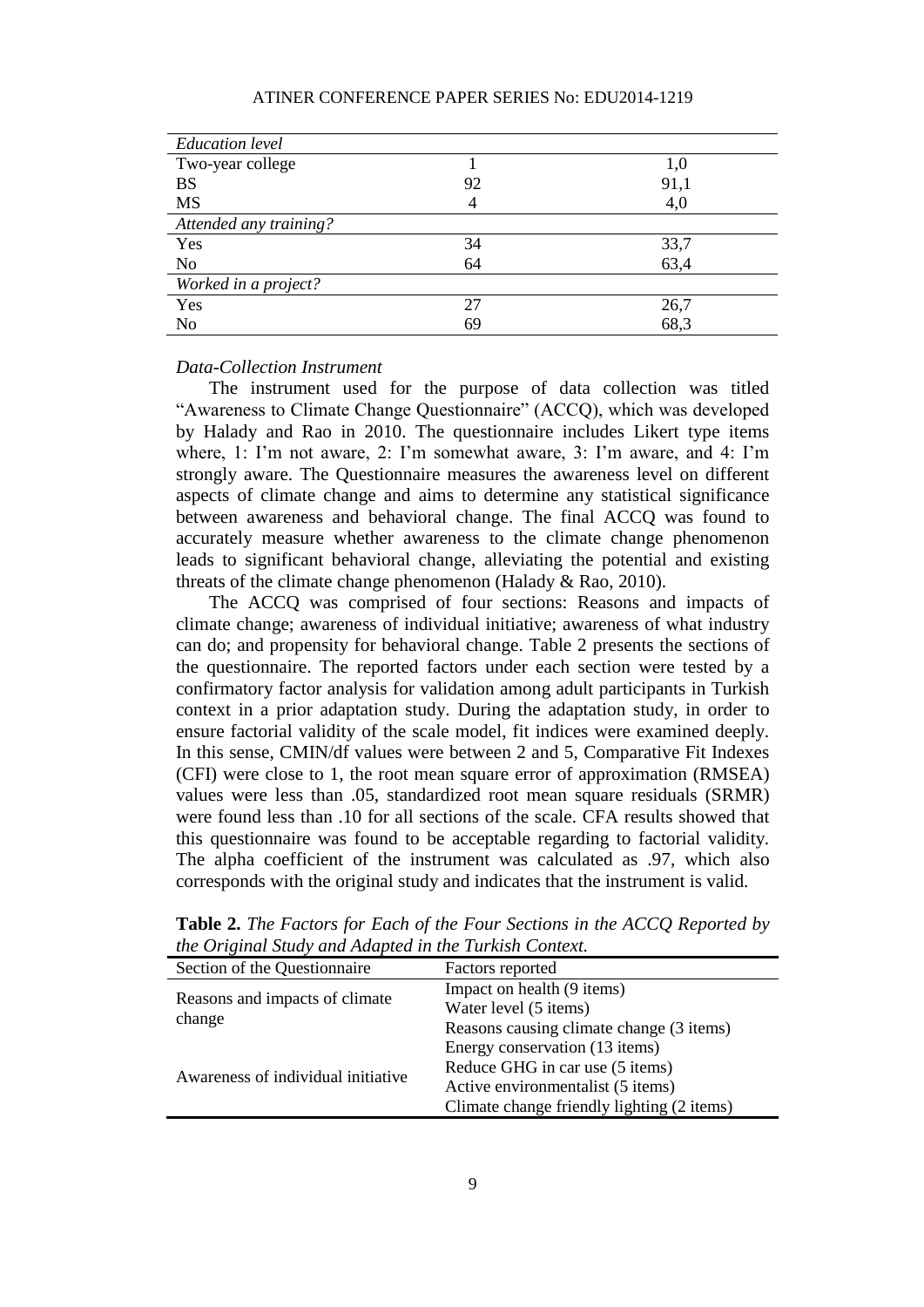| Awareness of what industry can do | Conservation of energy (8 items)              |  |
|-----------------------------------|-----------------------------------------------|--|
|                                   | Climate change friendly material (6 items)    |  |
|                                   | Systems (1 items)                             |  |
| Propensity for behavioral change  | Behavioral change to climate change (6 items) |  |
|                                   | Lead climate change campaign (2 items)        |  |

## *Data-Collection Procedure and Analyses*

The pre- and post-test approach was adapted for the data collection purposes. The data collection was completed on site by the researchers. The participation to the study was voluntary and teachers had the right to withdraw from the study at any time if they chose to do so.

The study aimed to identify if there is any change in climate change awareness among teachers after attending the in-service training. For this purpose, initially an analysis of a variance test used to examine whether there were any differences among participants originating from different geographical regions of Turkey based on pre-test scores. Further analysis was conducted through paired sample t-test analysis.

## **Results**

The framework for the analysis was adapted from the original study conducted by Halady and Rao (2010) with the consideration of research questions. The analysis revealed the following results;

## *Science and Social Science Teachers' Climate Change Awareness Anova*

Analysis of variance was conducted to examine whether there were any differences in groups' climate change awareness before the in-service training. For this purpose, pre-test scores were used which were collected during day 0 of the workshops. As displayed in Table 3, ANOVA results revealed that there were no statistical differences among the four groups in terms of climate change awareness before the training F  $(3, 97) = .525$ , p = .66. Therefore, for further analysis, all of the participants were considered as the unit of analysis as a whole rather than taking the geographical or city origin into an account.

|                 | ື |                      |  |
|-----------------|---|----------------------|--|
| $-0.000$<br>. . |   | . .<br>. .<br>ت سے ب |  |

## *T-Test Analyses*

A Paired sample t-test analysis was conducted to investigate the impact of the "awareness and adaptation to climate change" workshops and whether there was a difference between teachers' in pre and post-test awareness scores. The findings of the analyses are displayed in Table 4.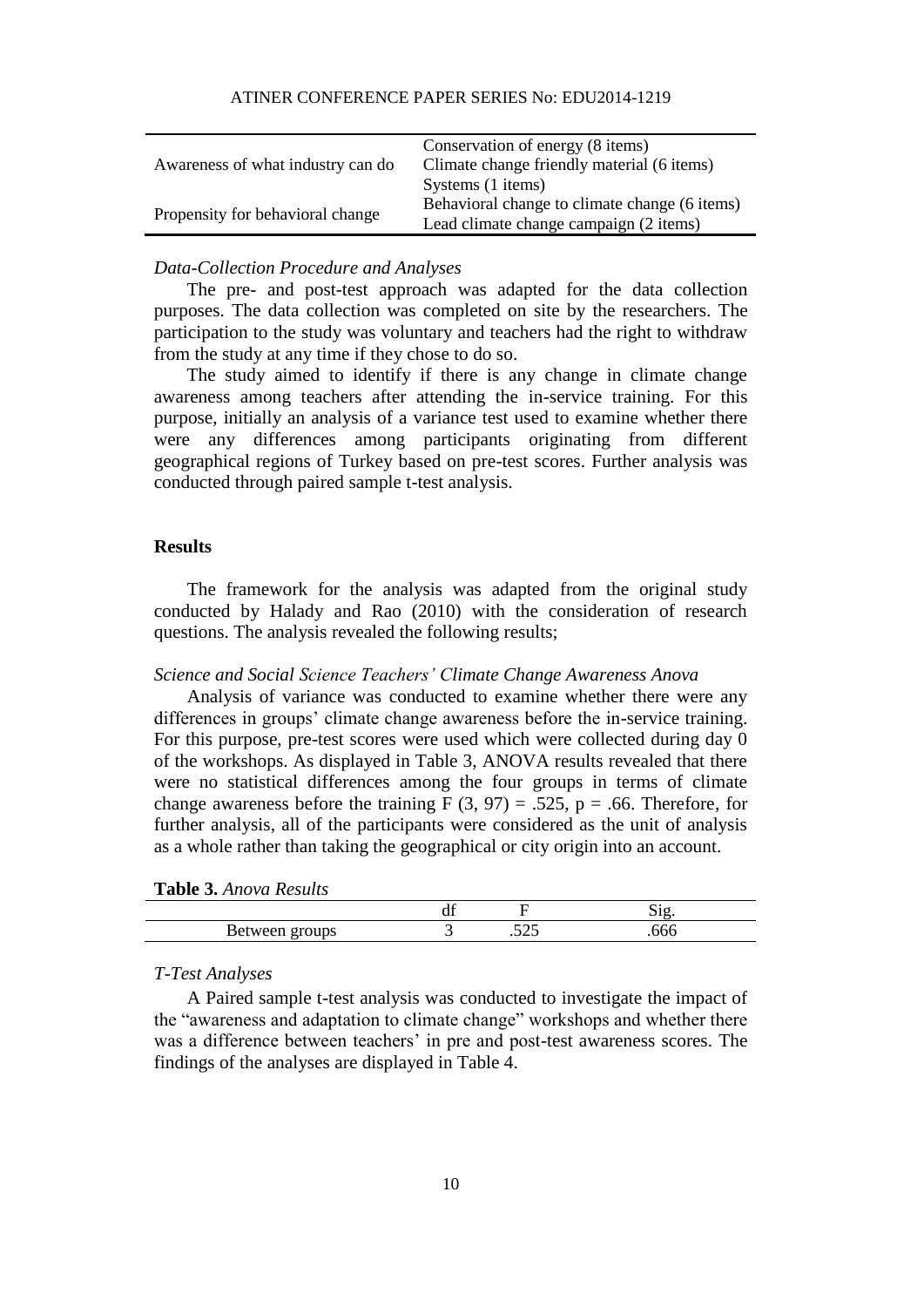| <b>Lavit +.</b> Laurea Sample 1-rest Statistics |          |        |             |
|-------------------------------------------------|----------|--------|-------------|
|                                                 |          | 519.   | Eta-squared |
| Pair ACC1-ACC2                                  | $-6.297$ | $000*$ |             |

**Table 4.** *Paired Sample T-Test Statistics*

As seen in Table 4, there was a statistically significant difference between the mean scores of science and social science teachers' overall awareness to climate change before and after the in-service training. The eta-squared statistics .31 indicated a moderate effect size (Cohen, 1988).

Having established that there was a statistically significant difference, the mean values were examined to find which set of scores were higher (ACC1 or ACC2). The pre-test mean scores of overall climate change awareness was calculated 3.31 meaning that the teachers reported that they were aware of the topic. The post-test mean score was calculated as 3.84 indicating a stronger awareness presented in Table 5. Based on the calculated mean values and t-test analysis, a statistically significant increase was found between pre- and posttest scores of the participating teachers.

**Table 5.** *Comparison of Teachers' Climate Change Awareness*

|           |    | . .                 |      |
|-----------|----|---------------------|------|
|           |    | M                   |      |
| Pair ACC1 | υU | 2.21<br><b>J.JI</b> | 0.40 |
|           | JU | :.84                | 70   |

In detail, Table 6, which is presented below, displays the significance values concerning the four sub-dimensions of the "Awareness to Climate Change Questionnaire": - reasons and impacts of climate change, - awareness of individual initiative, - awareness of what industry can do, - tendency for behavioral change.

| Sub-dimension         | $\cup$<br>Pretest mean | Posttest mean | Probability |
|-----------------------|------------------------|---------------|-------------|
| Reasons<br>and        |                        |               |             |
| impacts of climate    | 3.18                   | 3.67          | $.000*$     |
| change                |                        |               |             |
| Awareness<br>of       | 3.40                   | 3.83          | $.000*$     |
| individual initiative |                        |               |             |
| Awareness of what     | 3.24                   | 3.80          | $.000*$     |
| industry can do       |                        |               |             |
| Tendency<br>for       | 3.30                   | 3.73          | $.000*$     |
| behavioral change     |                        |               |             |

**Table 6.** *T-test Results Considering each Sub-Dimension*

As seen from the results, it can be determined from the pre-test scores that teachers share a reasonably acceptable level of awareness for subscales of reasons and impacts of climate change, awareness of individual initiative, and awareness of what industry can do, and tendency for behavioral change. However, an increase in awareness was identified when post-test scores were analyzed in comparison to pre-test scores indicating a stronger awareness on all sub-dimensions, which can be attributed to the in-service workshops.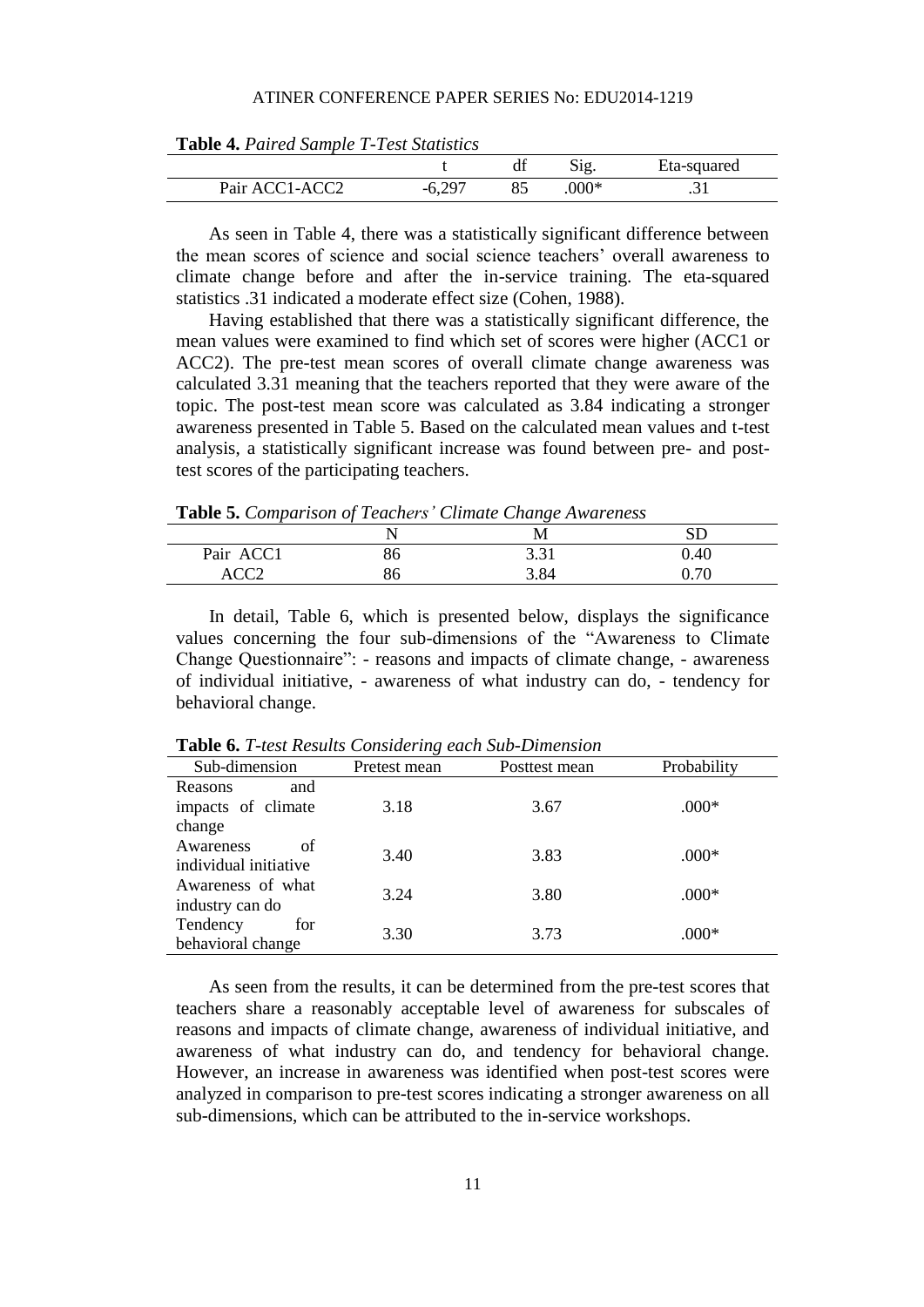## **Discussion**

Teachers' understanding and awareness on environmental issues, such as climate change, are vital for the development of an understanding on a larger scale, especially when younger generations are in question. Therefore, educational opportunities focusing on teachers' knowledge, understanding and awareness have value, and their impact should be studied for the development of better learning opportunities. To this end, this study was focusing on teachers' awareness on climate change and was investigating the impact of a professional development workshop called, "Awareness and Adaptation to Climate Change".

Social studies and science teachers from four different locations took part in the study, and based on the pre-test scores, no statistical difference of awareness was found among participating teachers' on climate change. This outcome may be attributed to the fact that teachers come from different cities or geographical locations regardless the city they are working in. Pre-test results also revealed that although climate change is related to the field of teaching, social studies and science in-service teachers are unaware of the climate change issue. For each sub dimension of reasons and impacts of climate change, awareness of individual initiative, awareness of what industry can do, and tendency for behavioral change, the mean values were ranged between 3.18 and 3.40. That shows teachers have quite a low level of awareness regarding the climate change. Although there is a very limited number of studies on in-service teachers' climate change awareness, existing research studies have also revealed similar results. For instance, Papadimitriou (2004) asserted that prospective teachers, enter the university holding many misconceptions and misunderstandings concerning the climate change. After starting the field as a teacher, these misconceptions may tend to become persistent and very resistant to change. Similarly, in another study focusing on Vietnamese primary teachers' awareness on environmental problems and their capacities to meet the requirements of environmental education revealed that both the awareness and capacities of Vietnamese primary school teachers on environmental education were insufficient (Than, 2001).

The second part of the analysis investigated the impact of the workshop on teachers' awareness. Both the overall questionnaire and the subscales analysis revealed that teachers have awareness on the topic. Since both social studies and science curriculum include content on climate change, it is expected to have teachers to have at least a basic understanding and awareness on the topic. However, since this study does not focus on teachers' knowledge on the content it is not possible to predict on the knowledge level of the participants on climate change. When post-test scores were analyzed, an increased level of awareness was found. Although the increase in teachers' awareness of global climate change is not large, this outcome shows a positive impact of the workshop on participating teachers' awareness on climate change.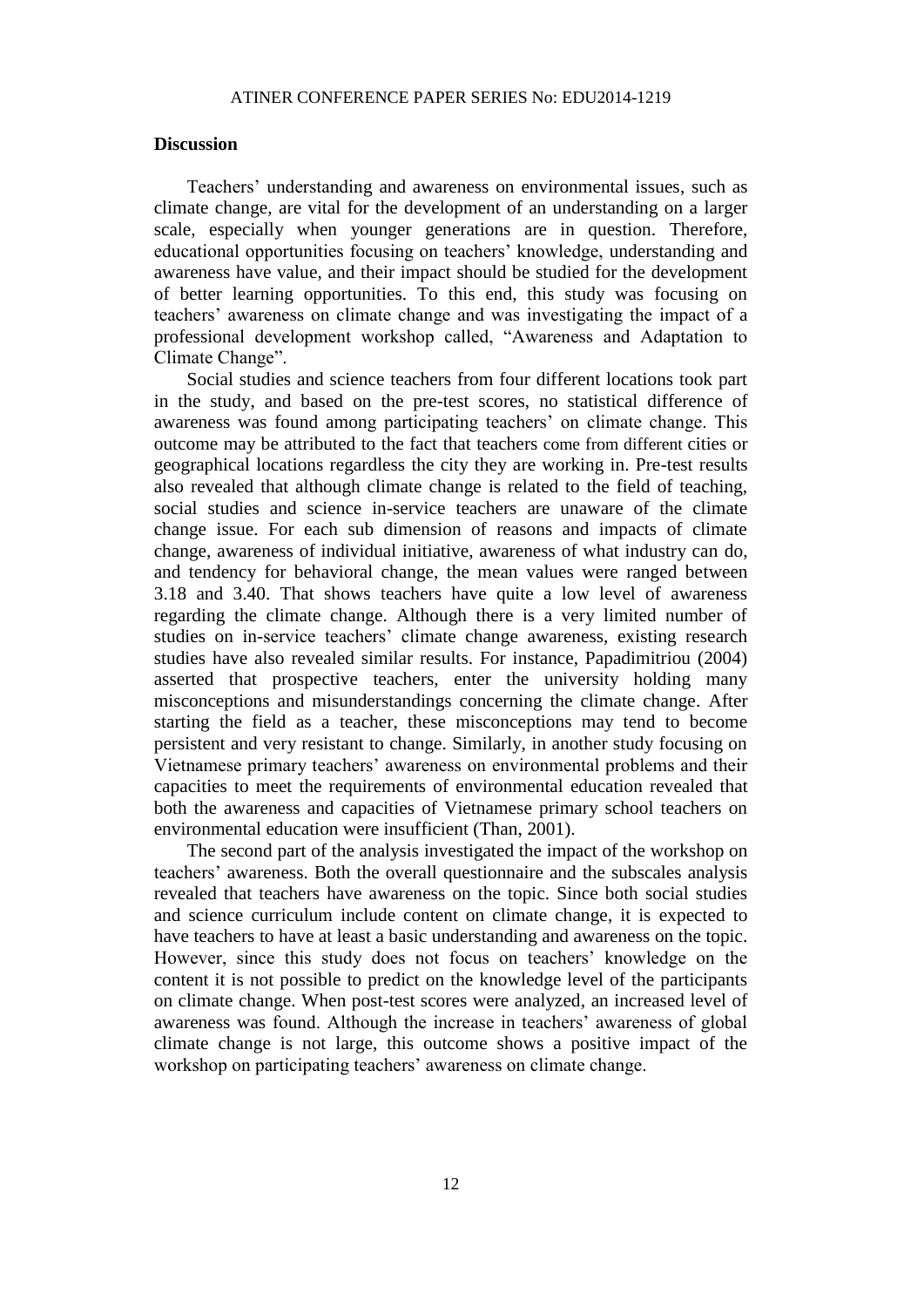## **Implications for Teacher Professional Development and Conclusion**

Ever since climate change had been accepted as one of the most important issues of the new century, individuals' behavior, perceptions, their knowledge and awareness in relation to climate change mitigation and adaptation were started becoming the focus of research studies (Whitmarsh, 2010). To raise new generations with an awareness and perception of the climate change issue has been one of the aims of science education. To this end, first of all, teachers' behaviors, perceptions, and awareness are vital to be increased. Besides, the majority of teachers are unfamiliar in how to educate their students about issues such as climate change since they heavily based their teaching on traditional didactic strategies (Papadimitriou, 2004). Therefore, like in the present study, the number of in-service teacher training workshops aiming to increase both teachers' awareness on climate change and to develop their teaching strategies and skills regarding climate change should be increased.

Apart from the efforts of in-service teachers, in order to raise teachers with an awareness of environmental problems such as climate change and capabilities to teach these topics, it may be better to integrate climate change education into teacher education programs for both social science and science education teachers. For instance, it may be helpful to design courses about climate change awareness. Besides, pedagogical courses focusing specifically on the instructional skills for the teaching of environmental problems such as climate change may provide teachers with the competencies to teach climate change in science classrooms.

Workshops such as "Awareness and Adaptation to Climate Change", which integrates instruction and teaching activities, creates opportunities for teachers who are already in the workforce to keep up with the changing nature of knowledge and follow recent scientific developments. Although the study was not focusing on teachers' content knowledge, as seen from this study the professional development workshop has a positive influence on teachers' awareness. For further studies, it is recommended to focus on the content knowledge as well.

## **References**

- Antilla, L. (2008). Self-censorship and science: a geographical review of media coverage of climate tipping points. *Public Understanding of Science, 19* (2), 240- 256.
- Bord, R. J., Fisher, A., & O'Connor, R. E. (1998). Public perceptions of global warming: United States and international perspectives. *Climate Research, 11*, 75- 84.
- Çelikler, D., & Aksan, Z. (2011). Determination of pre-service elementary science teachers' knowledge level about ozone layer. *Procedia-Social and Behavioral Sciences*, *15*, 1438-1444.
- Cohen, J. W. (1988). *Statistical power analysis for the behavioral sciences*. Hillsdale, NJ: Lawrence Erlbaum Associates.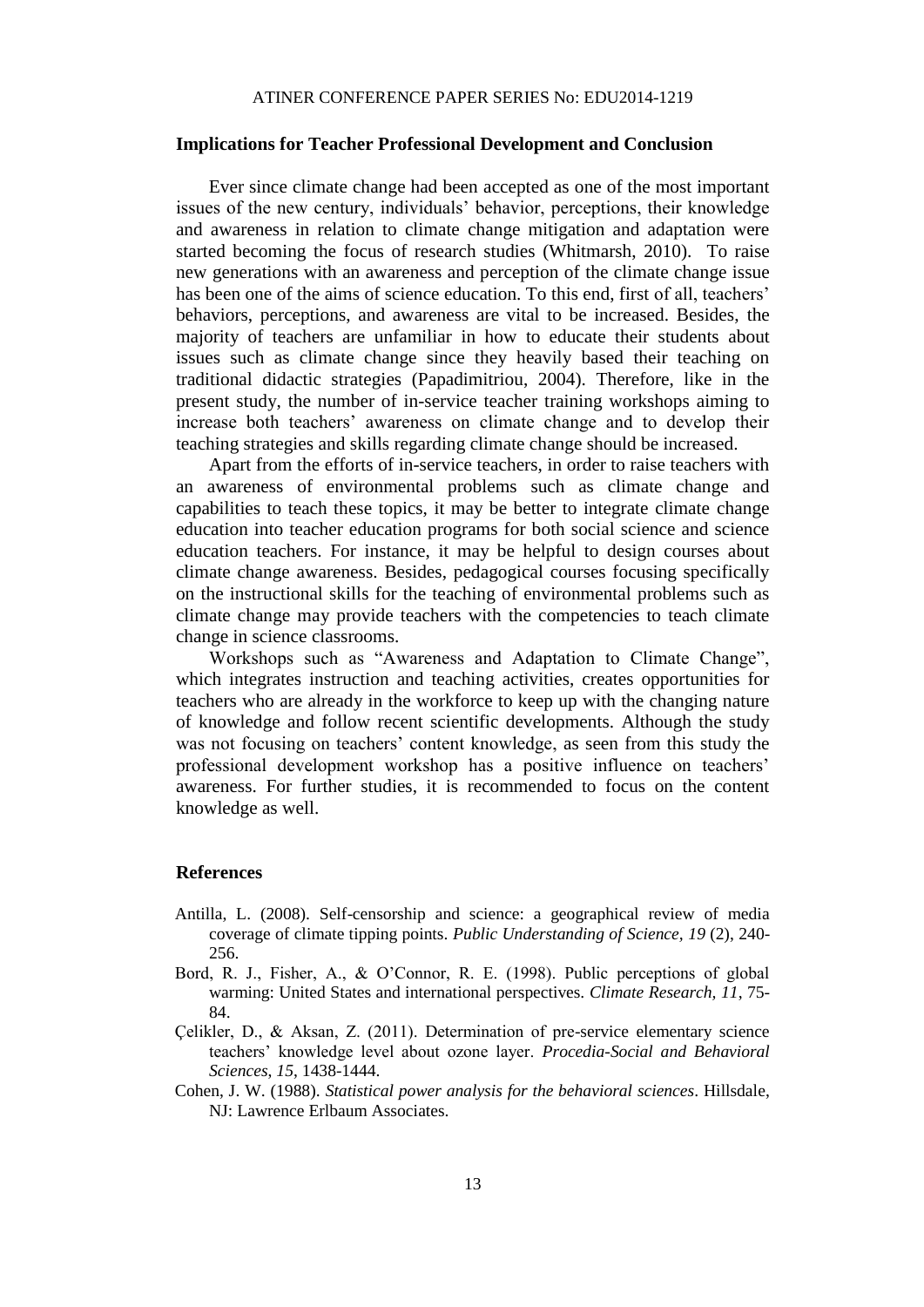- Crowley, T. J. (2000). Causes of climate change over the past 1000 years. *Science, 14*(289), 270-277.
- Dove, J. (1996). Student teacher understanding of the greenhouse effect, ozone layer depletion and acid rain. *Environmental Education Research, 2*(1), 89-100.
- Fortner, R. W. (2001). Climate change in school: Where does it fit and how ready are we? *Canadian Journal of Environmental Education, 6*, 18-31.
- Garet, M. S., Porter, A. C., & Desimone, L. (2001). What makes professional development effective? Results from a national sample of teachers. *American Educational Research Journal, 38*(4), 915-945.
- Gavin, N. T. (2009). Addressing climate change: a media perspective. *Environmental Politics, 18*(5), 765-780.
- Halady, I. R., & Rao, P. H. (2010). Does awareness to climate change lead to behavioral change? *International Journal of Climate Change Strategies and Management, 2*(1), 6-22.
- Kennedy, M. M. (1998). *Form and substance in in-service teacher education.*  Research Monograph. Arlington, VA: National Science Foundation.
- Leal F. W., Pace, P., & Manolas, E. (2008). Education for Sustainable Development: Current discourses and practices and their relevance to Technology Education. *International Journal of Technology and Design Education, 19*(1), 17-34.
- Lyytimäki, J., & Tapio, P. (2009). Climate change as reported in the press of Finland: From screaming headlines to penetrating background noise. *International Journal of Environmental Studies, 66*(6), 723-735.
- Manteaw, O. O. (2012). Education for sustainable development in Africa: The search for pedagogical logic. *International Journal of Education Development, 32*, 376- 383.
- Öztürk, K. (2002). Küresel iklim değişikliği ve Türkiye'ye olası etkileri. *G.Ü. Gazi Eğitim Fakültesi Dergisi, 22*, 47-65.
- Papadimitriou, V. (2004). Prospective primary teachers' understanding of climate change, greenhouse effect, and ozone layer depletion. *Journal of Science Education and Technology*, *13*(2), 299-307.
- Parry, M., Rosenzweig, C., Iglesias, A., & Fischer, G. (1999). Climate change and world food security: a new assessment. *Global Environmental Change, 9*, 51-67.
- Pruneau, D., Liboiron, L., Vrain, E., Gravel, H., Bourque, W., & Langis, J. (2001). People's ideas about climate change: A source of inspiration for the creation of educational programs, *Canadian Journal of Environmental Education, 6*, 121- 138.
- Sağlam, N. E., Düzgüneş, E., & Balık, I. (2008). Global warming and climatic changes. *E.U. Journal of Fisheries & Aquatic Sciences*, *25*(1), 89-94.
- Sampei, Y., and Aoyagi-Usui, M. (2009). Mass-media coverage, its influence on public awareness of climate-change issues, and implications for Japan's national campaign to reduce greenhouse gas emissions. *Global Environmental Change, 19*, 203-212.
- Sanders, W. L., & Rivers, J. C. (1996). *Cumulative and residual effects of teachers on future student academic achievement*. University of Tennessee, Value-Added Research and Assessment Center.
- Savaşçı-Açıkalın, F., & Açıkalın, M. (2011). *Pre-service teachers' conceptions of environmental issues*. Paper presented at the Conference on Educational Research, Berlin, Germany.